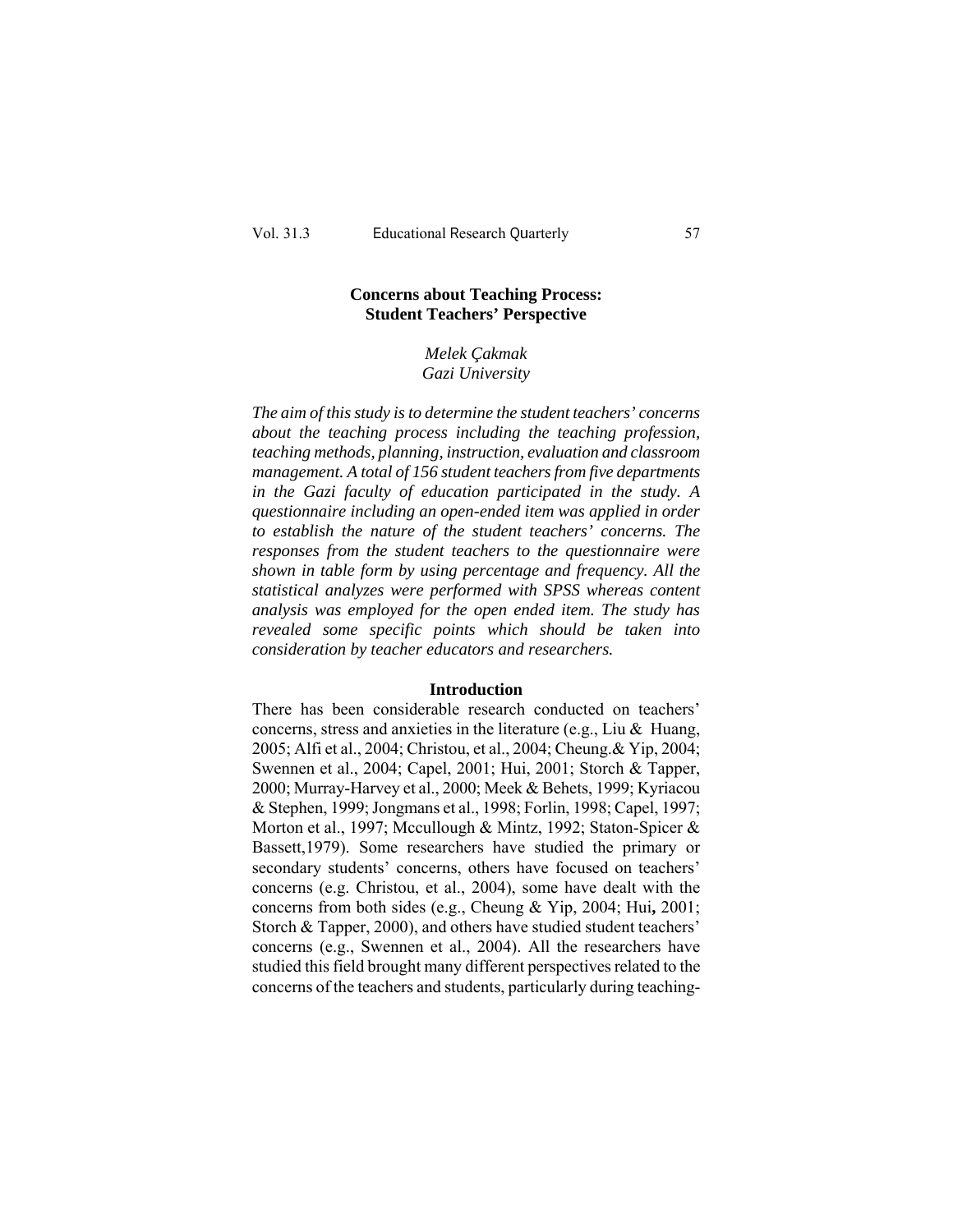learning process.

Review of the related studies indicates that the concepts of stress, concern and anxiety are sometimes used interchangeably by the researchers. Rogers (1992), for instance, states that the reasons for stress include teaching, management, discipline, etc. Kyriacou (1997) argues teachers stress can be categorized and that such categories may include lower level of stress, time constraints, work overload and lack of materials, disadvantages related to working conditions. Rogers (1992) also emphasizes that stressful conditions also lead to feelings of anxiety and distress. Kyriacou (1997, p.157) argues that in contrast to other occupations, teachers perceive their profession as one of the most stressful one. Kyriacou (1995) points out that when teachers feel stressed, the quality of their interactions with students can be affected. He further states that effective teaching depends on positive classroom atmosphere and that productive communication with students contributes to the positive classroom atmosphere.

Given that all the factors provide effective teaching are important in this broad context studies, dealing with the stress levels of the teachers and also student teachers is of great importance. As Fritz and Miller (2003) stated, teachers might experience concerns related to teaching during their teaching career, but these concerns might be more intense during the student teaching and the initial years. Therefore, in this paper, student teachers' concerns regarding the teaching process is investigated. Hall (1979, cited in Liu & Huang, 2005, p.37) defined concerns as the motivations, perceptions, attitudes and feelings that teachers experience related to implementing an innovation. Concerns can also be defined as (Jongmans et al., 1998) "…*concerns are a natural phenomenon in situations in which teachers are expected to tackle novel problems, to use new materials or new methods, etc*." (van den Berg & Vandenberghe, 1995, p. 20).

According to Forlin (1998) teachers' concerns are frequently the result of changing roles and new responsibilities often determined by the continual introduction of different educational initiatives, policies, and practices. Clement et al., (1995, pp. 198-199; cited in Jongmans et al., 1998) have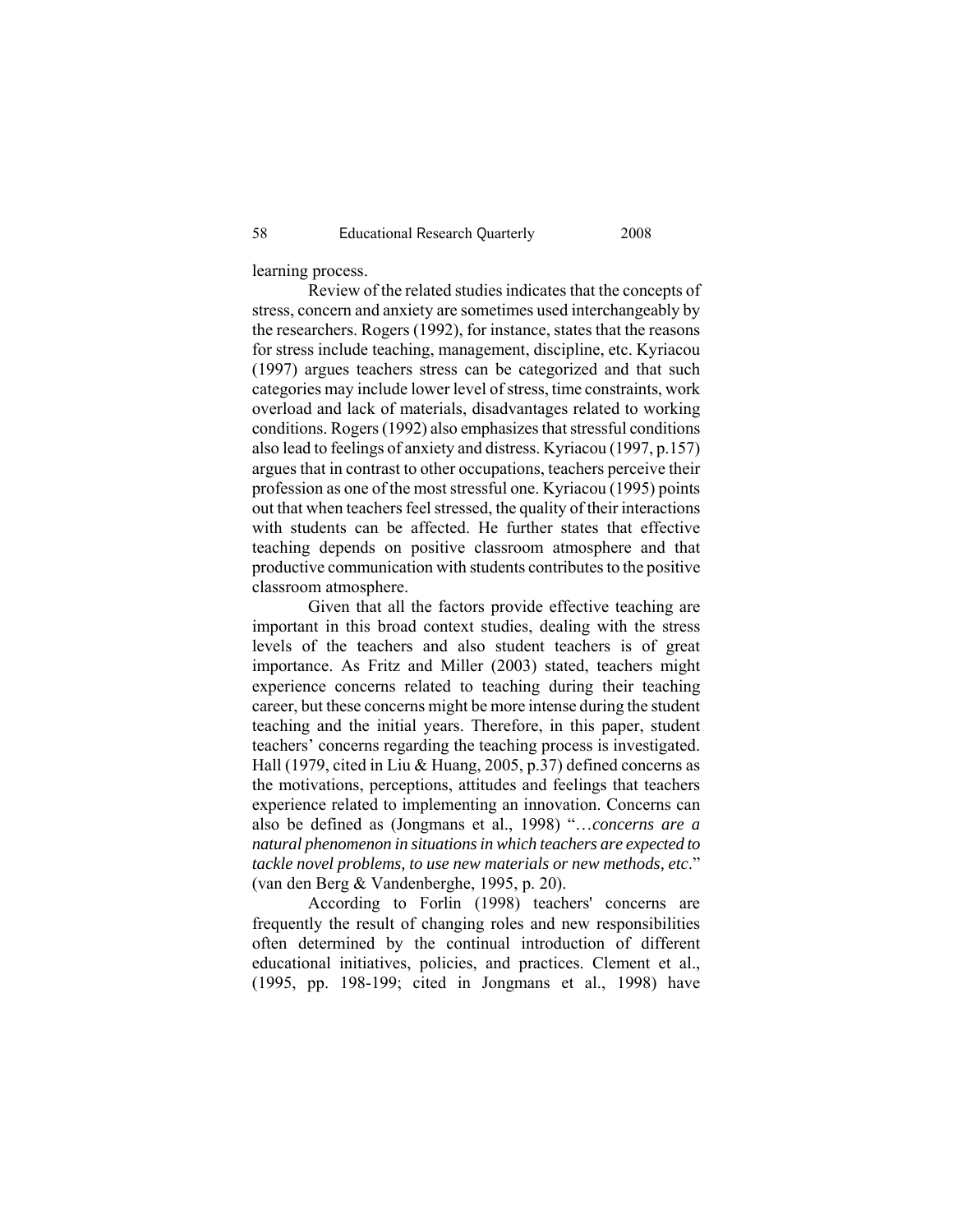conceptually thought through the relationship between teachers' professionalism and concerns. The research into the implementation of large-scale educational innovations have also shown that, besides teachers' professionalism, teachers' concerns play a crucial role in the success of innovations (van den Berg & Vandenberghe, 1981, 1995; cited in Jongmans et al., 1998). The significance of identifying sources of student teacher stress lies in the evidence that stress affects teacher behavior and this, in turn, reduces classroom effectiveness, particularly in relation to reduced pupil achievement and increased levels of pupil anxiety (Murray-Harvey et al., 2000).

As Staton-Spicer and Bassett (1979) note that Fuller's (1969) model provides the framework for examining the concerns of teachers. Fuller and Brown (1975) refined Fuller's (1969) concerns theory by identifying three stages of concern through which teachers have to pass in their development: "self concern", "task concerns" and "impact concerns" (Capel, 2001). In this classification of teachers' concerns impact concerns refer to the teachers' apprehension concerning student outcomes, self concerns relate to the teachers' own worries about their ability to perform in the school environment and task concerns which is linked to concerns regarding the daily teaching duties, especially in relation to constraints such as the large number of students in the class and the lack of resources (Christou, et al., 2004). This research on teachers' concerns depends heavily on the work of Fuller (1969) as Swennen et al., (2004) has stated. According to these researchers, Fuller and Brown (1975) drew a distinction between the development of concerns of teachers and those of student teachers. They distinguished four main stages of concerns for student teachers: Pre-teaching concerns are dominant in the first stage. A radical change takes place after their first teaching experience and idealized attitude regarding their pupils are replaced by concerns about their own survival. They begin to wonder how to manage class effectively at this stage. During the next stage student teachers develop concerns about the teaching situation, become concerned about methods and materials and start exploring new ideas and possibilities for their lessons.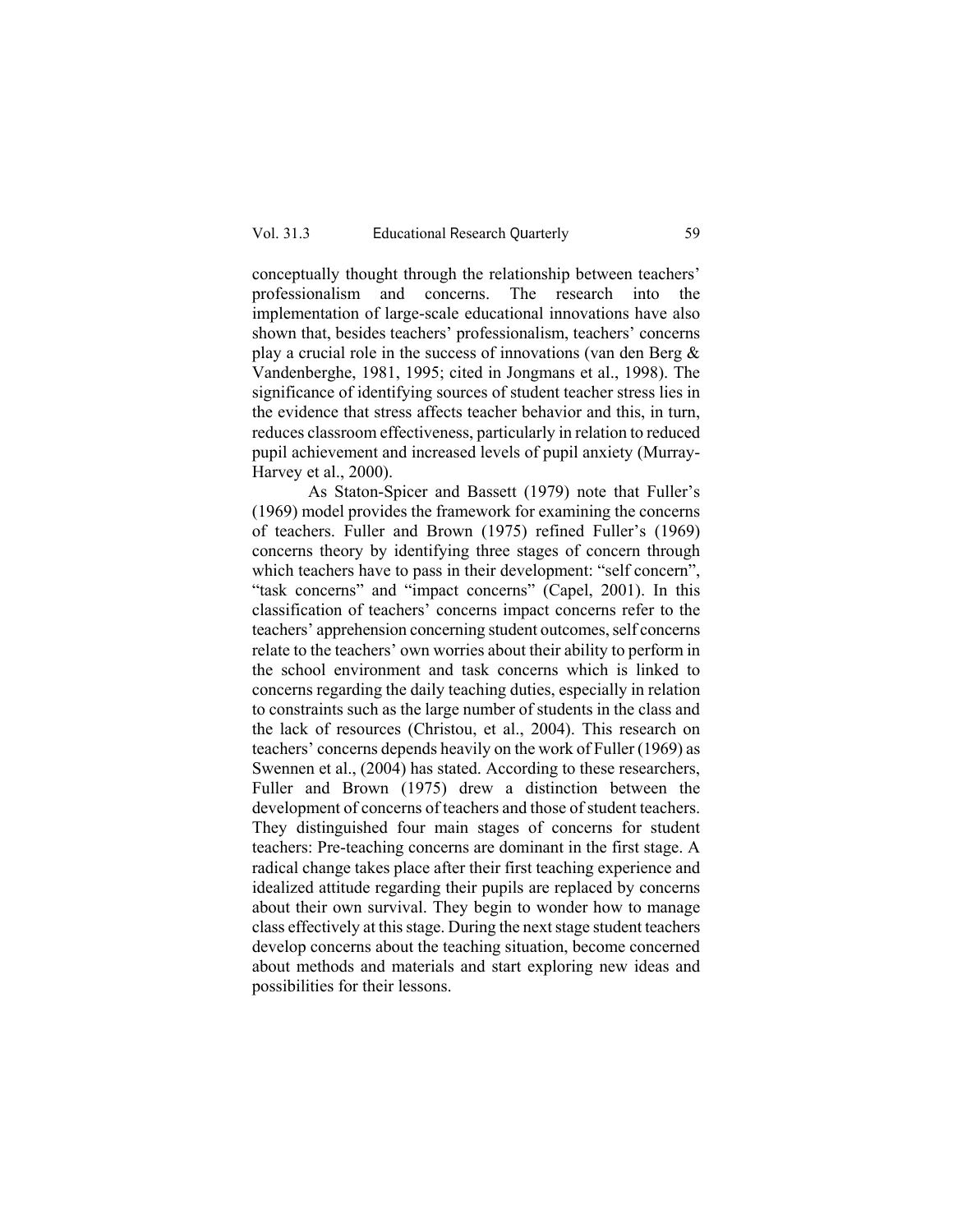For this present study the term of "student teachers' concern" is used regarding their perceptions that teachers experience related to implementing the teaching process which is also emphasized in the definition of Hall (1979).

The related literature review shows that various aspects of the concerns for teachers have been examined. Cheung and Yip (2004), for example, have studied the concerns of chemistry (*N=*400) and biology teachers (*N=*412) experience as they engage in the process of implementation of a school-based assessment scheme for practical work. The study included teacher concerns in relation to innovation adoption and implementation as follows: evaluation, information, management, consequence and refocusing. The findings indicated that when they gained experience, the intensity of chemistry and biology teachers' evaluation concerns remained low and unchanged. On the other hand, teachers' consequence concerns did not increase with teaching experience and their refocusing concerns appeared to change.

In a similar study Liu and Huang (2005) have investigated the trend of K-12 teachers' concerns regarding technology integration into the classroom by using the stages of concerns (SoC) questionnaire to assess teachers' seven stages of concern: awareness, informational, personal, management, consequence, collaboration and refocusing (*N=*86). They have found that because of teachers' recent extensive exposure to technology integration into the classroom, teachers' concerns at the stages of informational, personal and refocusing are very intense.

Christou, et al., (2004) has aimed to identify the concerns of teachers regarding the implementation of a new mathematics curriculum and adopted new mathematics textbooks to examine the extent in which teachers' concerns vary according to their involvement in the innovation and their overall teaching experiences. 655 teachers participated in their study. The findings of the study indicated that teaching experience is the most crucial factor in explaining the developmental nature of teaching concerns. The concerns of beginning teachers appeared to be self and taskoriented. This result suggests that experienced teachers exhibited less interest in the self-concern stage than beginning teachers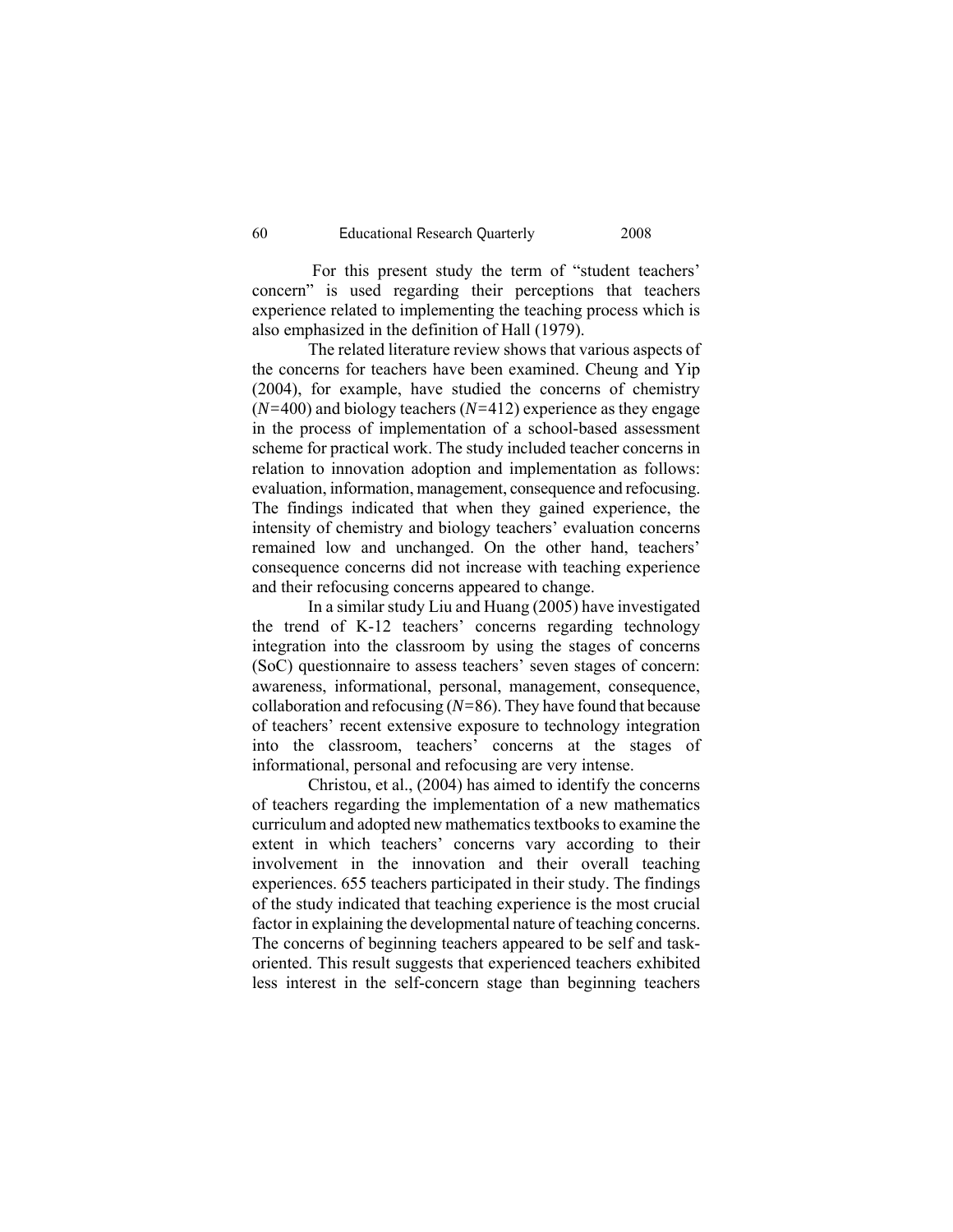indicating that highly experienced teachers had less information needs and more confidence in their abilities to deal with the innovation than beginning teachers. However, the difference between teachers with a few years of experience and experienced teachers were not significant. In contrast, experienced teachers reported greater interest in the consequences of the innovation for their students and had more ideas with regard to the adoption of the innovation in comparison to beginning teachers.

On the other hand, some researchers have focused on student teachers or preservice teachers and their concerns in their study. Staton-Spicer and Bassett (1979), for example, identified the communication concerns of preservice (i.e. prospective and student teachers) and in-service elementary school teachers (*N*=227)**.** The researchers used an adaptation of the Teacher Concerns Statement (TCS) (Fuller & Case, 1970) in order to obtain the communication concerns of the participants. Findings mainly revealed that prospective, student and in-service teachers have concerns about their communication. The study results also showed that: (1) prospective teachers expressed more self concern than task or impact concerns, (2) student teachers expressed more task than impact concerns, (3) in-service teachers expressed more impact than self or task concerns, and (4) prospective teachers expressed more self concerns than student or in-service teachers, student teachers expressed more task concerns than prospective or inservice teachers, and in-service teachers expressed more impact concerns than prospective or student teachers. The findings of the study suggest that three groups' concerns tend to differ which is a remarkable point especially for teacher educators.

According to Swennen et al., (2004) student teachers' concerns are influenced by a variety of factors shaping their classroom experiences. As stated earlier in this paper, several studies focus on this aspect. In their study, Kyriacou and Stephen (1999), for example, investigated student teachers' concerns during a period of school placement for teaching practice. Not being regarded as a real teacher; dealing with disruptive behavior, becoming a disciplinarian, getting the teaching right, getting the planning right, teaching about sensitive issues, coping with a heavy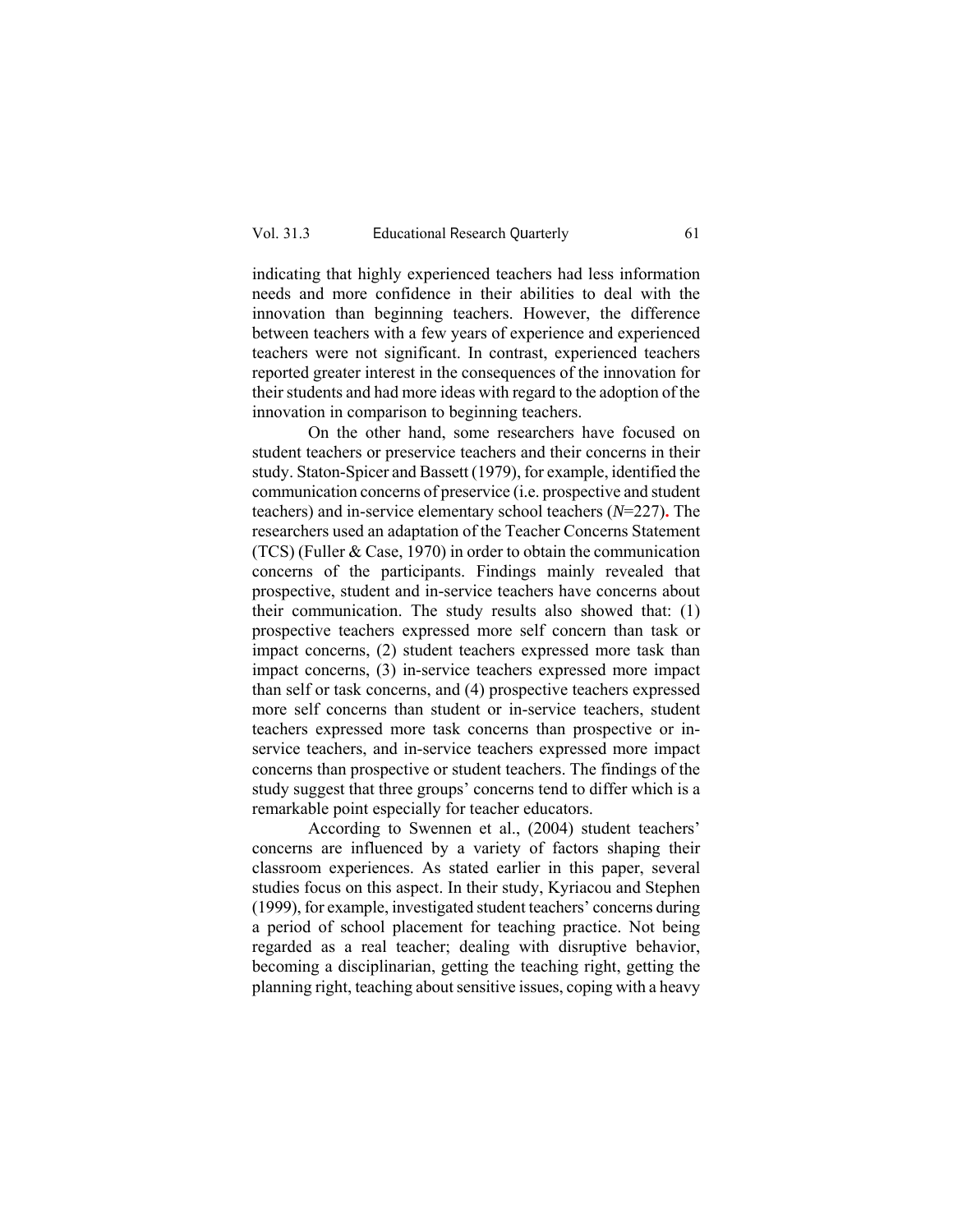62 Educational Research Quarterly 2008

workload, having too little preparatory teaching practice and being assessed were the main areas of concern of student teachers. In addition, three main categories of accomplishments were identified. These were taking responsibility, developing confidence and creating an orderly classroom. A similar research has been conducted by Swennen (2004) about student teachers' concerns. With different approach, Swennen (2004) has investigated student teachers' concerns (*N=*37) about teaching on the basis of their mental images of teaching practice using three instruments to measure the concerns namely a card sorting instrument, drawings made by the student teachers and interviews. The concerns determined were grouped into four categories as follows: individual concern, concern about teaching, concern about students' needs and general concerns. Among them, the most commonly observed category of concern was about students' needs and the lowest one observed was the general concern.

Baum and Schwarz (2004) also noted that one of the concerns expressed by preservice teachers was related to the nature or quality of the relationship that they expected to have with families. From this point, they stated that students need to receive instruction and have opportunities to practice their skills in the area of conflict resolution and effective communication. According to them these skills do not receive enough attention during the early childhood teacher preparation programs. Baum and Schwarz (2004) indicate that even though teacher educators stress the importance of effective and appropriate communication and conflict resolution, they do not often teach students the skills needed to be successful in this area. This result of their study seems quite an important issue and therefore should also be taken into account by teacher educators. In their study Murray-Harvey et al., (2000) investigated teacher education students' concerns on their teaching practicum. In that study the strategies teacher education students used to cope with these concerns were also investigated. A survey technique was used for this aim. The critical importance of the student/supervising teacher relationship for student success in the practicum emerged both from the students' reports and the strong link found between stress in the relationship and teachers' poorer rating of the students'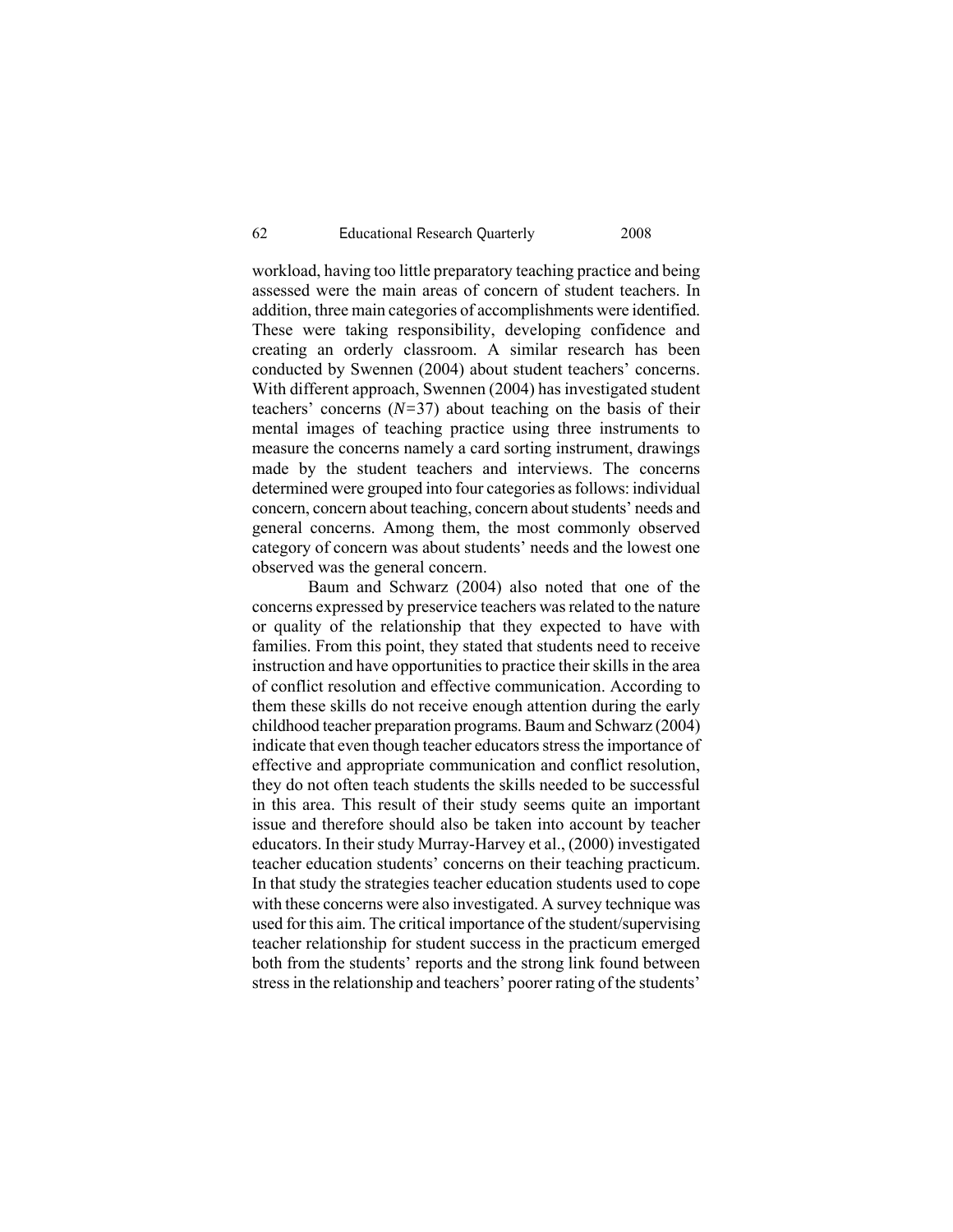performance.

#### **Background of the Present Study**

Literature review in this study shows that there has been considerable research into teachers' concerns, stress and anxieties. However, very few studies have examined student teachers' concerns related to the teaching process which suggests that there is a need to study this subject in more detail. The focus of the present study is student teachers' concerns about the teaching process. Many researchers have conducted studies about preservice teachers or student teachers and their expectations, attitudes, stress and some other characteristics. Student teachers' concerns towards the teaching process are also important because they will teach in the real classroom context. Even though a certain amount of stress may be considered a normal part of the process especially when adapting to unfamiliar environments, forming new relationships and coming to terms with a range of new and different expectations required from their role as a classroom teacher (Murray-Harvey et al., 2000) and the types of concerns can be investigated in order to train them in these issues.

In Turkey, pre-service teachers are trained through fouryear undergraduate programs at the faculties of education. Preservice teacher training is carried out by the faculties of education at university level. Pre-school teachers, classroom teachers, upper primary, subject area teachers are trained through four-year undergraduate programs that offer subject area and pedagogical courses concurrently (Yıldırım and Ok, 2002, p.262). Teaching experience is one of the most important aspects in teacher training programs. In other words teaching experience is one of the necessary components for effective teaching including both theoretical knowledge and practical skills.

The present study is conducted in order to determine student teachers' concerns about the teaching process. Caires and Almeida (2005), for example, stated that through the exploration of the fears, doubts, needs, expectations and the achievements perceived, it might be possible to obtain a more complete picture of what happens during this process. Starting from this point, it can be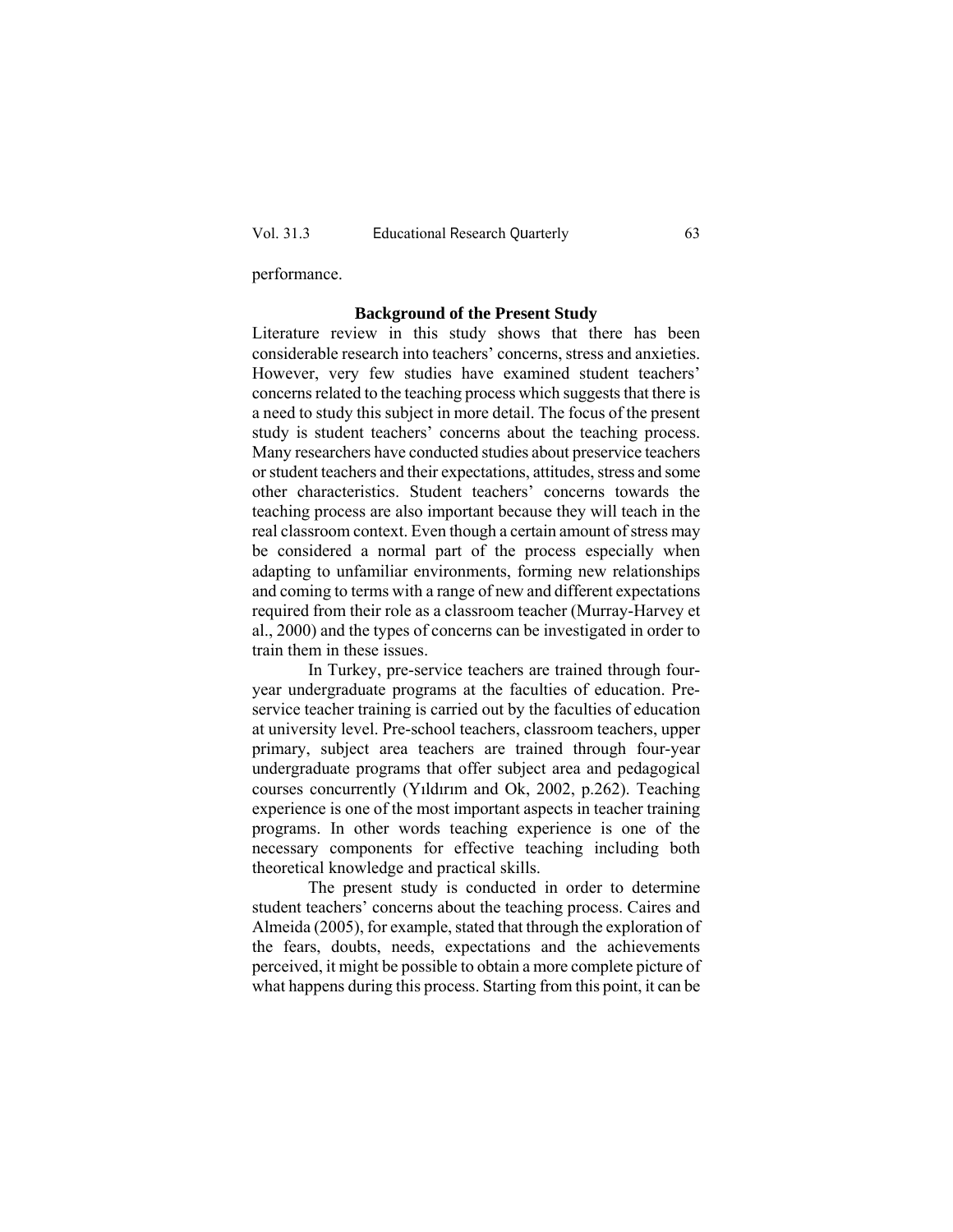said that student teachers' concerns should also be investigated.

# **The Aim of the Research**

The primary aim of the study is to determine the student teachers' concerns about the teaching process including teaching profession, teaching methods, planning and instruction and evaluation, learning and development, and classroom management. The study will attempt to answer the following questions:

- 1. What are the types of concerns of student teachers about the teaching process?
- 2. Does the gender of student teachers affect their concern about the teaching process?
- 3. Do their fields of study affect their concern about the teaching process?
- 4. What are their concerns regarding the teaching process?

# **Method**

# *Participants*

The participants of the study include a total of 156 student teachers (108 female and 48 male student teachers) from five departments in Gazi faculty of education in Ankara, Turkey. The subjects were in their last year in the program. The fields of the students are given in Table 1.

| Study fields                          | N   | $\frac{0}{0}$ |
|---------------------------------------|-----|---------------|
|                                       |     |               |
| Chemistry                             | 23  | 14.7          |
| <b>Secondary Mathematics</b>          | 29  | 18.6          |
| Primary Education Mathematics         | 44  | 28.2          |
| Physics Education                     | 26  | 16.7          |
| Chemistry                             |     |               |
| (Post Graduate Certificate Education) | 34  | 21.8          |
| <b>TOTAL</b>                          | 156 | 100.00        |

**Table 1: The Distribution of the Study Fields of the Subjects** 

Table 1 shows that 23 subjects from Chemistry teaching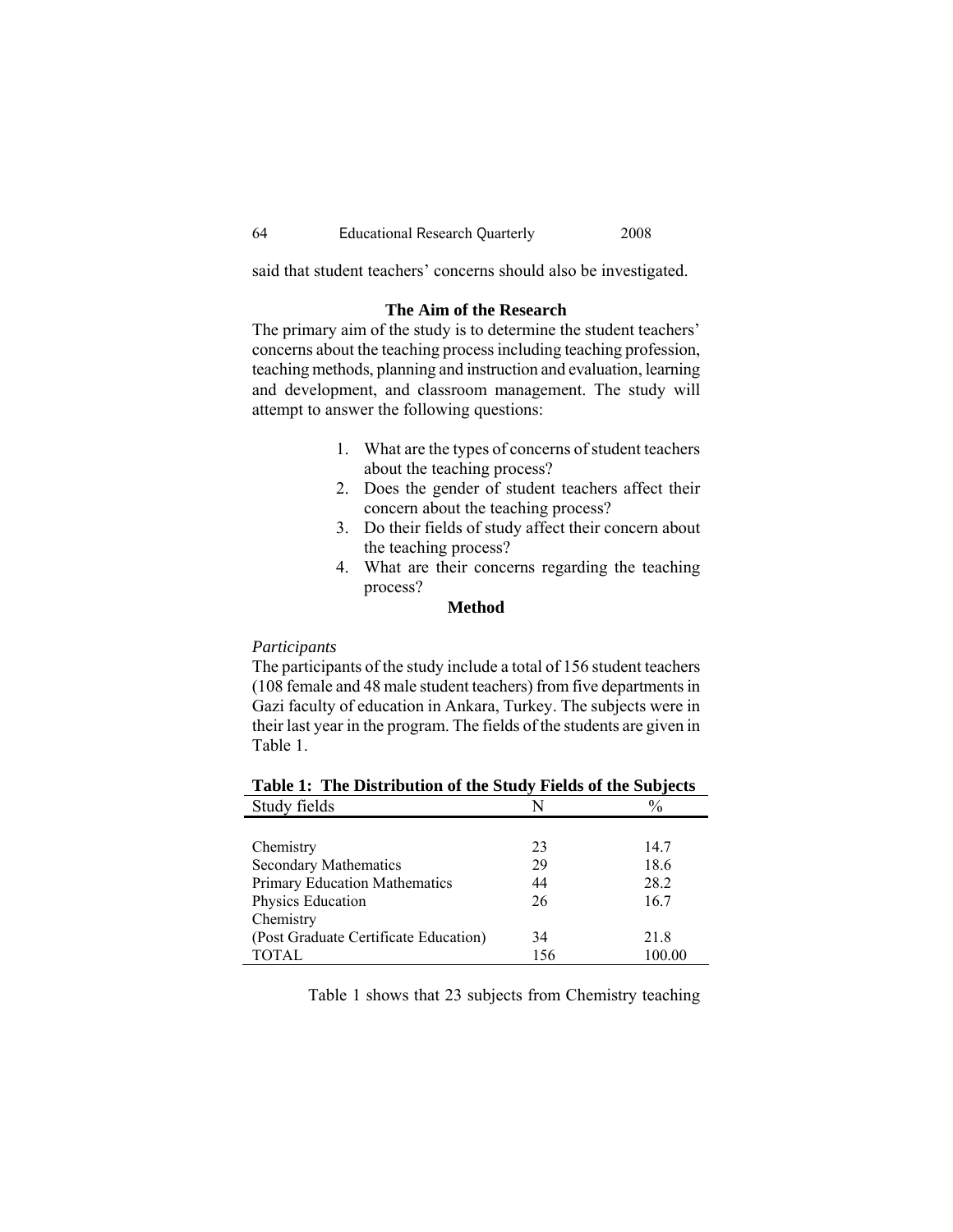$(14.7 \%)$ , 29 from secondary mathematics teaching  $(18.6\%)$ , 44 from primary education mathematics teaching (28.2%), 26 from Physics teaching (16.7%) and 34 subjects are from Chemistry (Post Graduate Certificate Education) (21.8%).

#### *Development of the Data Collection Tool*

The data of the study were collected during the spring semester of 2004-2005 academic years by the author. Questionnaire includes items regarding personal information, and 22 items regarding their concerns related to the teaching process. It also includes an open ended item regarding their concerns about the teaching process. First, previous studies were reviewed in order to develop the data collection tool and then potentially stressful conditions during the teaching process were determined. Secondly, 32 student teachers were asked to write down their concerns about the teaching process. Student teachers' responses were analyzed and the major points were noted. This revealed the major points which student teachers perceived as concerns related to the teaching process. Based on these data, the survey questionnaire was developed and its reliability and validity were confirmed by the experts. The final draft of the questionnaire included twenty-two items reflecting the potential sources for concerns. As a third step, the questionnaire was administered to 208 student teachers as pilot study. The subjects were asked to answer the items using five-point Likert scale as follows: (1) do not have any concern (2) have a very little concern (3) have little concern (4) have much concern (5) have very much concern. The questionnaire consists of 22 items representing the concern areas of student teachers. After this pilot test of the questionnaire some small but necessary changes were made. The reliability analysis gave the Cronbach Alpha coefficient as 0.89 indicating a high level of reliability.

#### *Data Analysis*

The responses given to the first research question were listed in Table 2. The views are given by percentage (%) and frequency (f). Intervals in the scale are as follows: (1) 1.00-.1.80 (2) 1.81-2.60 (3) 2.61-3.40 (4) 3.41-4.20 and (5) 4.21-5.00. For the other research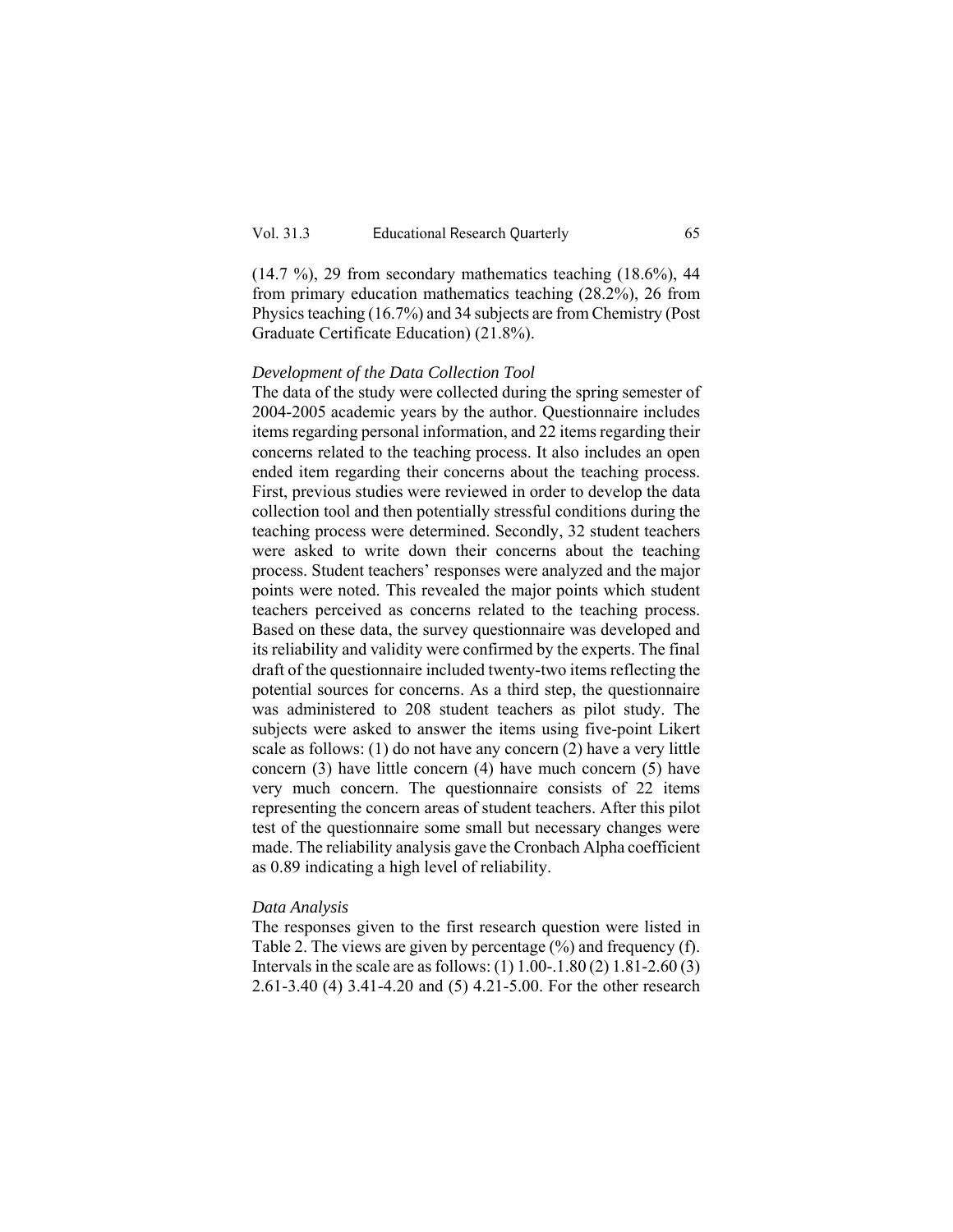question statistical process was carried out. For example, t test was employed for second research question. All the statistical processes were carried out using SPSS.

The data have also been gathered by written responses to one open-ended question in the questionnaire regarding student teachers' concerns about the teaching process. Answers given to the open-ended item were analyzed in a qualitative manner (Miles & Huberman, 1994; Strauss & Corbin, 1990). It was found that all subjects answered this question. The most commonly stated views are given in the table. The students from Chemistry (Post Graduate Certificate Education) department merely stated three points of concern.

#### **Findings**

Findings of this study are based on data gathered from five groups of students who provided information about their concerns on the teaching process. The findings obtained are discussed according to the related research question.

*The first research question is:* What are the types of concern of student teachers about the teaching process? Table 2 presents the descriptive statistic: mean (M) for the items and the number of students (N) who have answered all the items.

Table 2 gives the views of the student teachers about concern on teaching process. 22 items in the questionnaire include such topics as preparation to the course, motivation and attention, class management, communication with students, evaluation of student achievement. These are the most commonly discussed points in relation to concern in previous studies. Fletcher and Baret (2004) argue that novice teachers can gain valuable information through communication with their colleagues. The problems experienced by novice teachers regarding the teaching process were studied in detail (i.e., Swennen et al., 2004; Morton et al., 1997).

Table 2 shows that the lowest stated concern is about developing effective individual communication with students in the classroom  $(M = 1.72)$ . The most commonly stated concern is about undesired conduct in the classroom  $(M = 2.88)$ . It is evident that the subjects do not have "much" or "very much"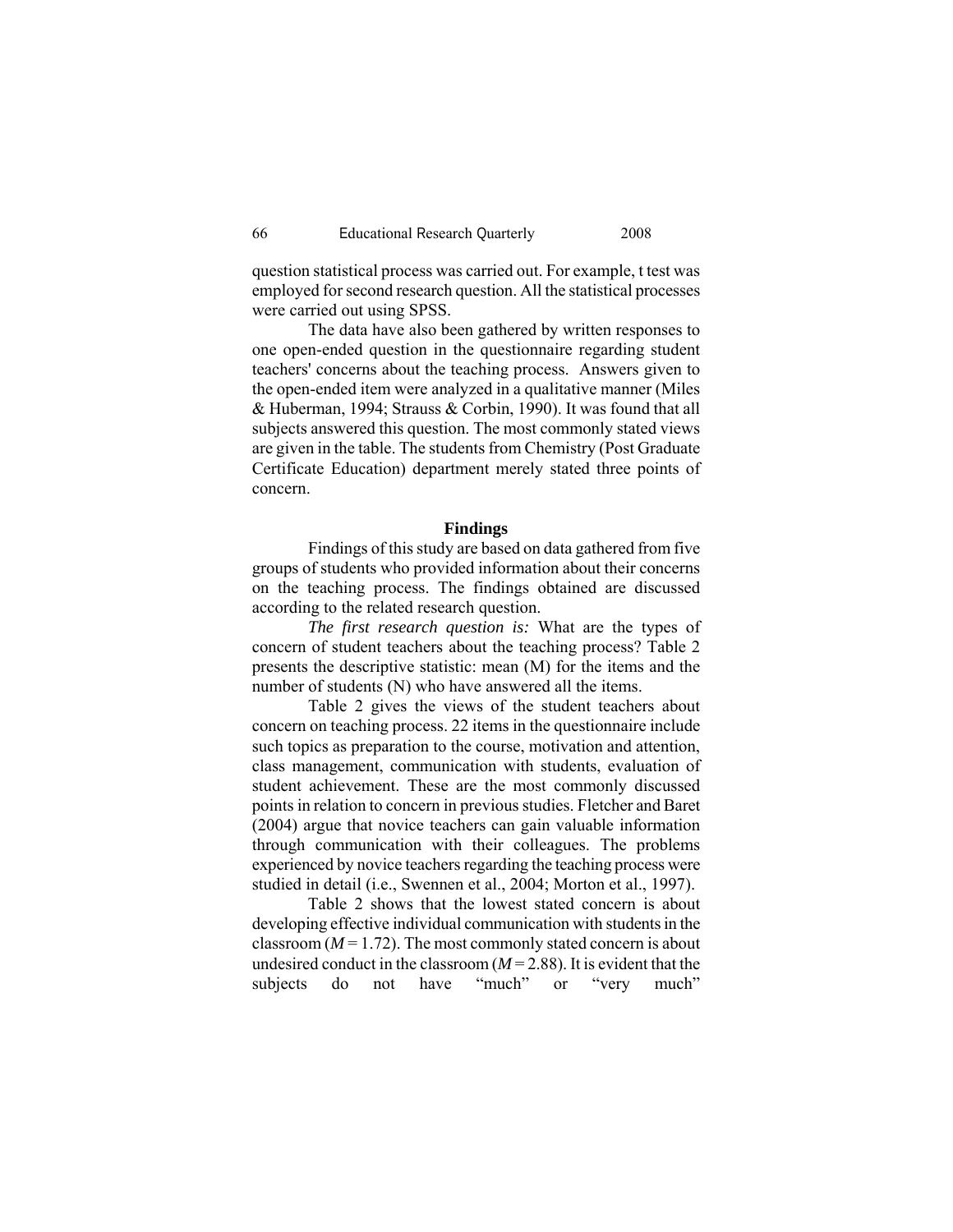| Vol. 31.3 | Educational Research Quarterly |  |
|-----------|--------------------------------|--|
|-----------|--------------------------------|--|

| Concerns about teaching process                                  |                | 5    |    | 4    |    | 3    |    |      |    |      |      |       |
|------------------------------------------------------------------|----------------|------|----|------|----|------|----|------|----|------|------|-------|
|                                                                  |                | $\%$ |    | $\%$ |    | $\%$ | f  | $\%$ |    | $\%$ | M    | Total |
| Enough preparation for the course                                | $\overline{3}$ | 1,9  | 14 | 9    | 28 | 17,9 | 51 | 32,7 | 60 | 38,5 | 2,03 | 156   |
| Provision of an efficient introduction<br>$\overline{2}$         | $\overline{4}$ | 2,6  | 13 | 8,3  | 39 | 25,0 | 65 | 41,7 | 35 | 22,4 | 2,26 | 155   |
| to the course                                                    |                |      |    |      |    |      |    |      |    |      |      |       |
| Provision of developmentally<br>3.                               | 3              | 1,9  | 23 | 14,8 | 32 | 20,6 | 67 | 43,2 | 30 | 19,4 | 2,36 | 155   |
| appropriate courses                                              |                |      |    |      |    |      |    |      |    |      |      |       |
| Gaining attention of the students to<br>4.                       | 6              | 3,9  | 22 | 14,2 | 28 | 18,1 | 63 | 40,6 | 36 | 23,2 | 2,34 | 155   |
| the course                                                       |                |      |    |      |    |      |    |      |    |      |      |       |
| Maintainence of attention<br>5.                                  | 7              | 4,5  | 25 | 16,2 | 49 | 31,8 | 57 | 37,0 | 16 | 10,4 | 2,67 | 154   |
| Provision of students' levels<br>6.                              | 6              | 3,9  | 10 | 6,5  | 32 | 20,6 | 63 | 40,6 | 44 | 28,4 | 2,16 | 155   |
| appropriate courses                                              |                |      |    |      |    |      |    |      |    |      |      |       |
| Effective use of educational<br>$7_{\scriptscriptstyle{\ddots}}$ | $\overline{7}$ | 4,5  | 9  | 5,8  | 34 | 21,9 | 55 | 35,5 | 50 | 32,3 | 2,14 | 155   |
| technology and materials in the                                  |                |      |    |      |    |      |    |      |    |      |      |       |
| classroom.                                                       |                |      |    |      |    |      |    |      |    |      |      |       |
| Realization of active learning in the<br>8.                      | 5              | 3,2  | 11 | 7,1  | 42 | 27,1 | 66 | 42,6 | 31 | 20,0 | 2,30 | 155   |
| classroom                                                        |                |      |    |      |    |      |    |      |    |      |      |       |
| Undesired conduct in the classroom<br>9.                         | 14             | 9,1  | 29 | 18,8 | 52 | 33,8 | 43 | 27,9 | 16 | 10,4 | 2,88 | 154   |
| Controlling the noise in the<br>10.                              | 6              | 3,9  | 19 | 12,3 | 39 | 25,2 | 61 | 39,4 | 30 | 19,4 | 2,41 | 155   |
| classroom                                                        | 11             | 7,2  | 24 | 15,7 | 33 | 21,6 | 56 | 36,6 | 29 | 19,0 | 2,55 | 153   |
| 11. Approaching to the problematic                               |                |      |    |      |    |      |    |      |    |      |      |       |
| students                                                         |                |      |    |      |    |      |    |      |    |      |      |       |

**Table 2: The Distribution of Student Teachers' Concerns about Teaching Process (N=156)**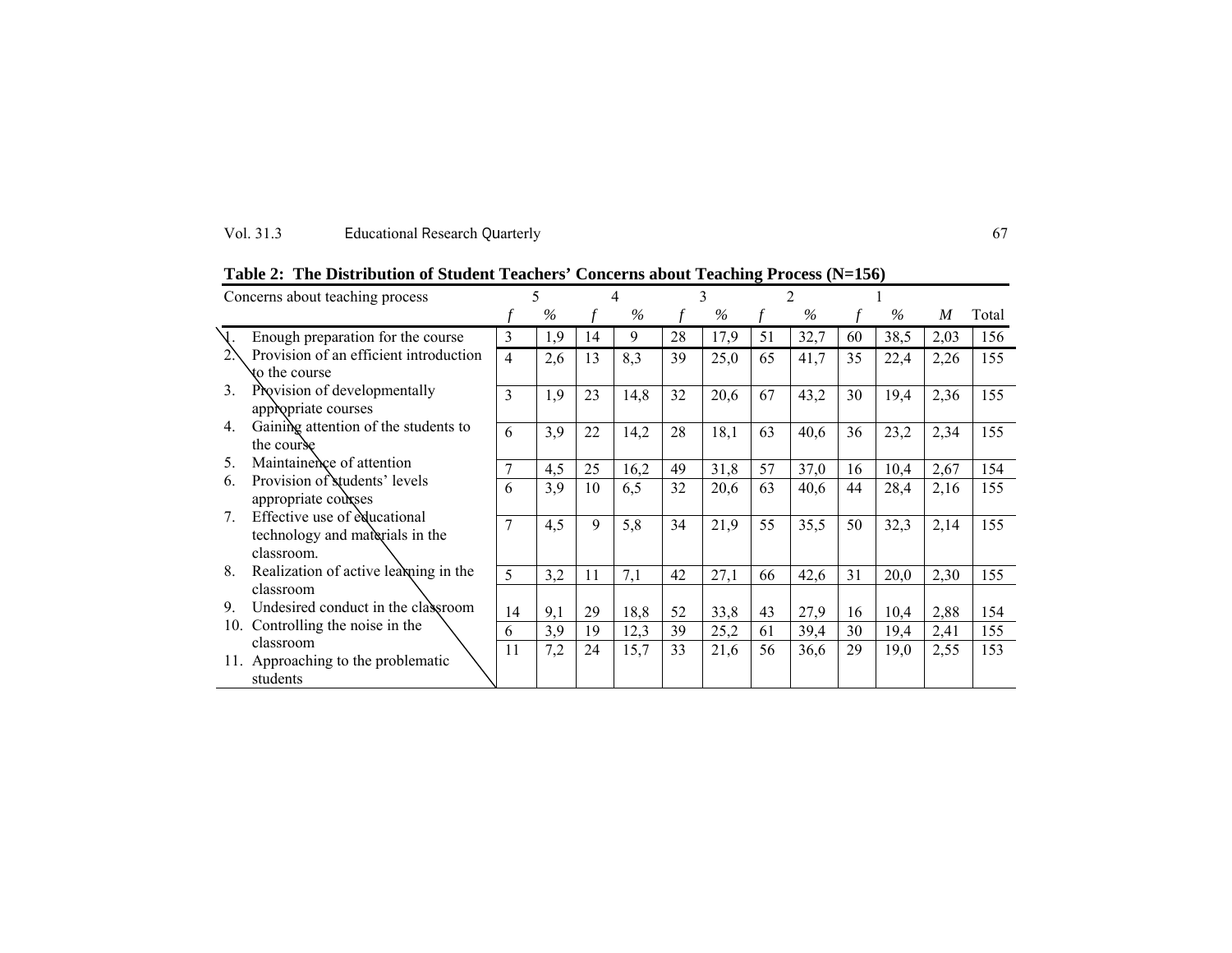Quarterly 2008

| 5.<br>Table 5: Concerns about teaching process<br>3                     |                |      |                |      |    |      |    |      |    |      |      |       |
|-------------------------------------------------------------------------|----------------|------|----------------|------|----|------|----|------|----|------|------|-------|
| [Continued]                                                             |                | $\%$ | f              | %    | f  | $\%$ |    | $\%$ |    | $\%$ | M    | Total |
| 12. Approaching to the talented students                                | 7              | 4,5  | 27             | 17,5 | 25 | 16,2 | 59 | 38,3 | 36 | 23,4 | 2,41 | 154   |
| Providing necessary and efficient<br>13.<br>attention to each child     | 7              | 4,5  | 16             | 10,3 | 24 | 15,5 | 62 | 40,0 | 46 | 29,7 | 2,20 | 155   |
| 14. Providing efficient individual<br>communication in the classroom    | $\overline{4}$ | 2,6  | 9              | 5,8  | 25 | 16,1 | 65 | 41,9 | 52 | 33,8 | 2,01 | 155   |
| 15. Providing efficient class<br>communication in the classroom         | 1              | ,6   | $\overline{4}$ | 2,6  | 24 | 15,5 | 49 | 31,6 | 77 | 49,7 | 1,72 | 155   |
| Motivating students<br>16.                                              | 5              | 3,2  | 9              | 5,8  | 42 | 26,9 | 71 | 45,5 | 29 | 18,6 | 2,29 | 156   |
| Guiding the students based on their<br>17.<br>needs                     | 3              | 1,9  | 6              | 3,9  | 19 | 12,3 | 68 | 43,9 | 59 | 38,1 | 1,8  | 155   |
| Efficient use of time in the classroom<br>18.                           | 3              | 1,9  | 18             | 11,5 | 30 | 19,2 | 64 | 41,0 | 38 | 24,8 | 2,24 | 153   |
| 19. Controlling the classroom using<br>consistent management strategies | $\overline{2}$ | 1,3  | 17             | 11,0 | 44 | 28,4 | 79 | 51,0 | 13 | 8,4  | 2,45 | 155   |
| without interrupting teaching<br>Using reinforcement<br>20.             | 3              | 1,9  |                | 4,5  | 23 | 14,9 | 63 | 40,9 | 58 | 37,7 | 1,92 | 154   |
| Using various evaluation strategies in<br>21.<br>student assessment     | $\mathbf{3}$   | 1,9  | 6              | 3,8  | 23 | 14,7 | 74 | 47,4 | 50 | 32,1 | 1,96 | 156   |
| Working with colleagues<br>22.<br>cooperatively                         | $\overline{2}$ | 1,3  | 9              | 5,8  | 21 | 13,5 | 46 | 29,7 | 77 | 49,7 | 1,79 | 155   |

**5.have very much concern 4.have much concern 3.have little concern 2.have a very little concern 1.do not have any concern**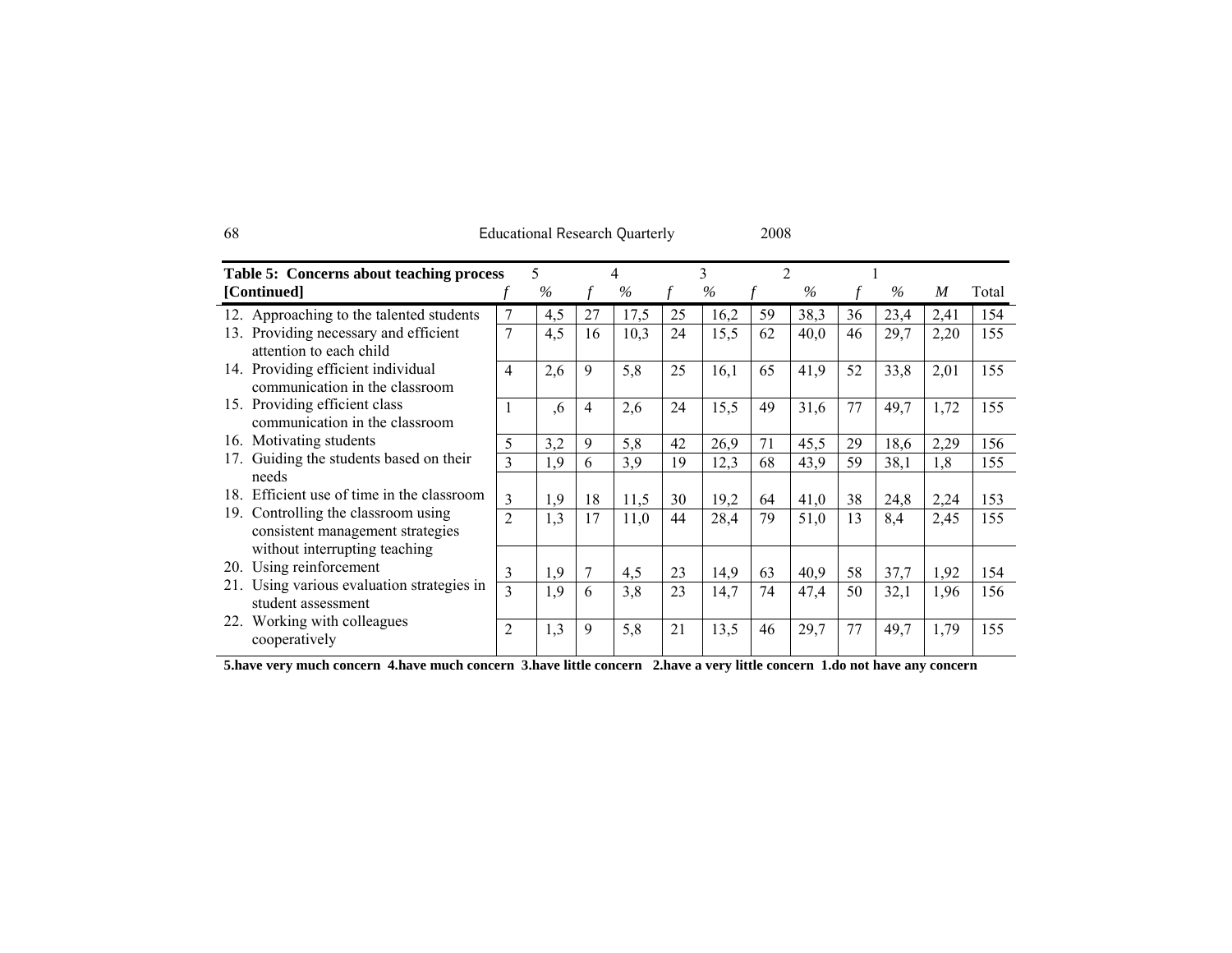concern regarding any of the twenty-two items. When we look at Table 2 the samples have "little concern" regarding items five and nine while they have "very little" concern regarding to the items 1- 4, 6-8, 10-14, 16-21. The subjects have "no concern" about items 15 and 22.

These findings are consistent with those found in the previous research. Classroom management is stated as one of the problems experienced by student teachers. For instance Reed (1989) found similar results and concluded that student teachers had problems mostly regarding classroom management.

*Second research question:* Does the gender of student teachers affect their concern about the teaching process?: The results of the statistical analysis regarding the second research question are given in Table 3.

**Table 3: Do the Concerns of Student Teachers Change According to Their Gender?** 

| $\frac{1}{2}$ |                  |      |     |      |     |  |
|---------------|------------------|------|-----|------|-----|--|
| Gender        | $\boldsymbol{n}$ | M    | N   |      |     |  |
| Female        | 108              | 2.25 | .56 | 1.50 | .13 |  |
| Male          | 48               | 2.11 | .57 |      |     |  |

*\*p* **< .05** 

It was found that the general correlation between the concern items and the gender of the student teachers was low. However the following items appear to be affected by the gender: 8 (undesired behavior), 10 (controlling the noise), 11 (approaching to the problematic students) and 12 (approaching to the talented students).

*Third Research Question:* Do study fields of the student teachers affect their concern about the teaching process? The results of the statistical analysis concerning the third research question are given in Table 4.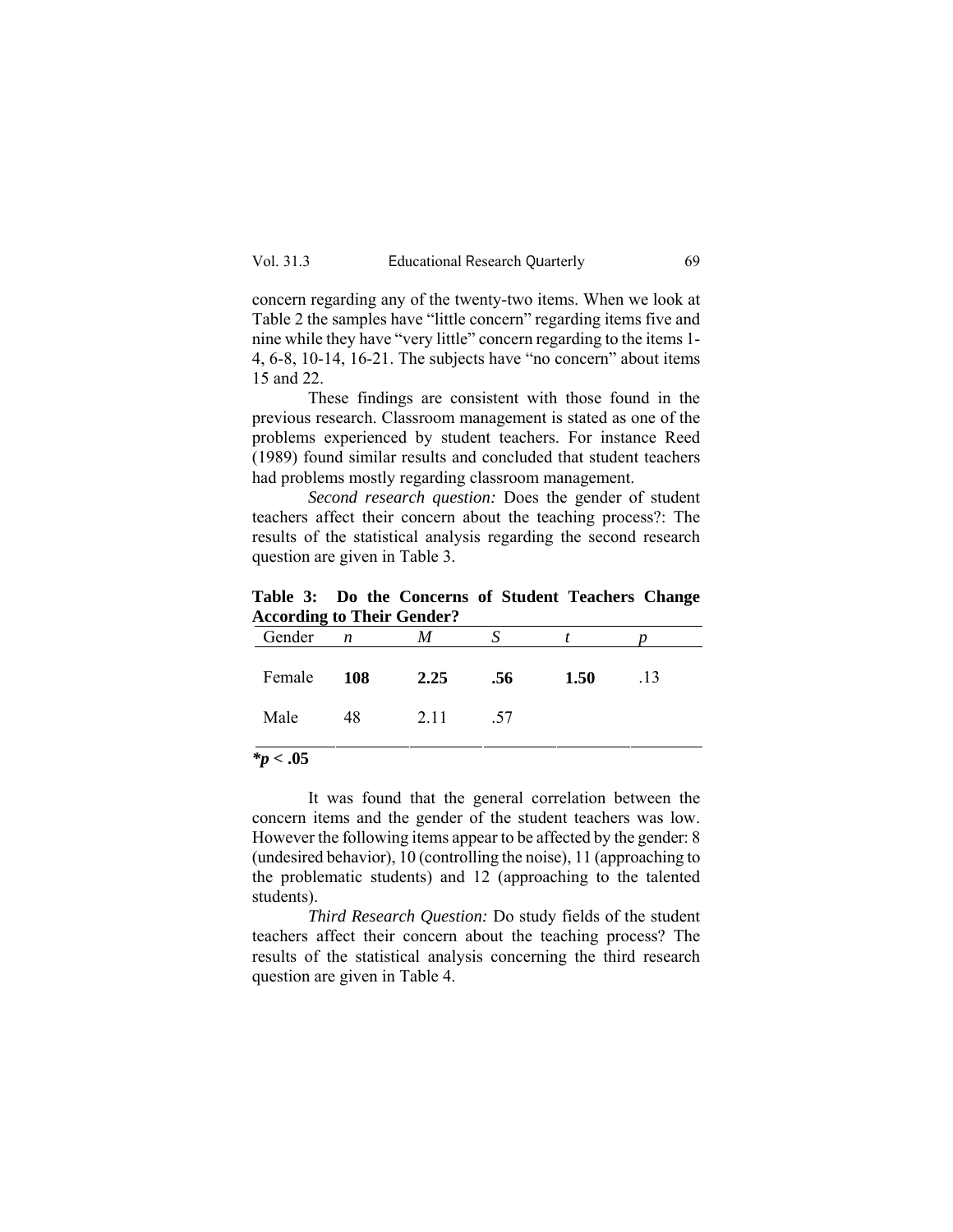| 70 | Educational Research Quarterly | 2008 |
|----|--------------------------------|------|
|----|--------------------------------|------|

| Subject matter    | n  | M    | <b>SD</b> | F    | D   | <b>Differences</b> |
|-------------------|----|------|-----------|------|-----|--------------------|
| Chemistry(Post    | 34 | 1.96 |           |      |     |                    |
| Graduate          |    |      |           |      |     |                    |
| Certificate       |    |      |           |      |     |                    |
| Education)        |    |      |           |      |     |                    |
| Chemistry         | 23 | 2.36 |           |      |     | $1 - 2$            |
|                   |    |      |           |      |     |                    |
| Secondary         | 29 | 2.34 | (4,151)   | 2.66 | .35 | $1 - 3$            |
| Mathematics       |    |      |           |      |     |                    |
| Primary Education | 44 | 2.19 |           |      |     | $1 - 5$            |
| Mathematics       |    |      |           |      |     |                    |
| Physics Education | 26 | 2.27 |           |      |     |                    |
|                   |    |      |           |      |     |                    |

**Table 4: The Results of Variance Analysis According to the Subject Matter** 

# *\*p* **< .05**

As seen in Table 4, study fields of the subjects lead to differences in their views about twenty-two concern items. Views of the subjects from Post Graduate Certificate Education program differ from those of the subjects from chemistry education, mathematics education and physics education. It may be a result of the fact that the chemistry students begin to take education courses after the completion of their undergraduate period and deal with the teaching process later than their chemistry education counterparts.

*Fourth research question:* What are their concerns regarding the teaching process? The following table indicates the answers of the subjects to this question.

# **Table 5: Concern Sources Stated by Student Teachers**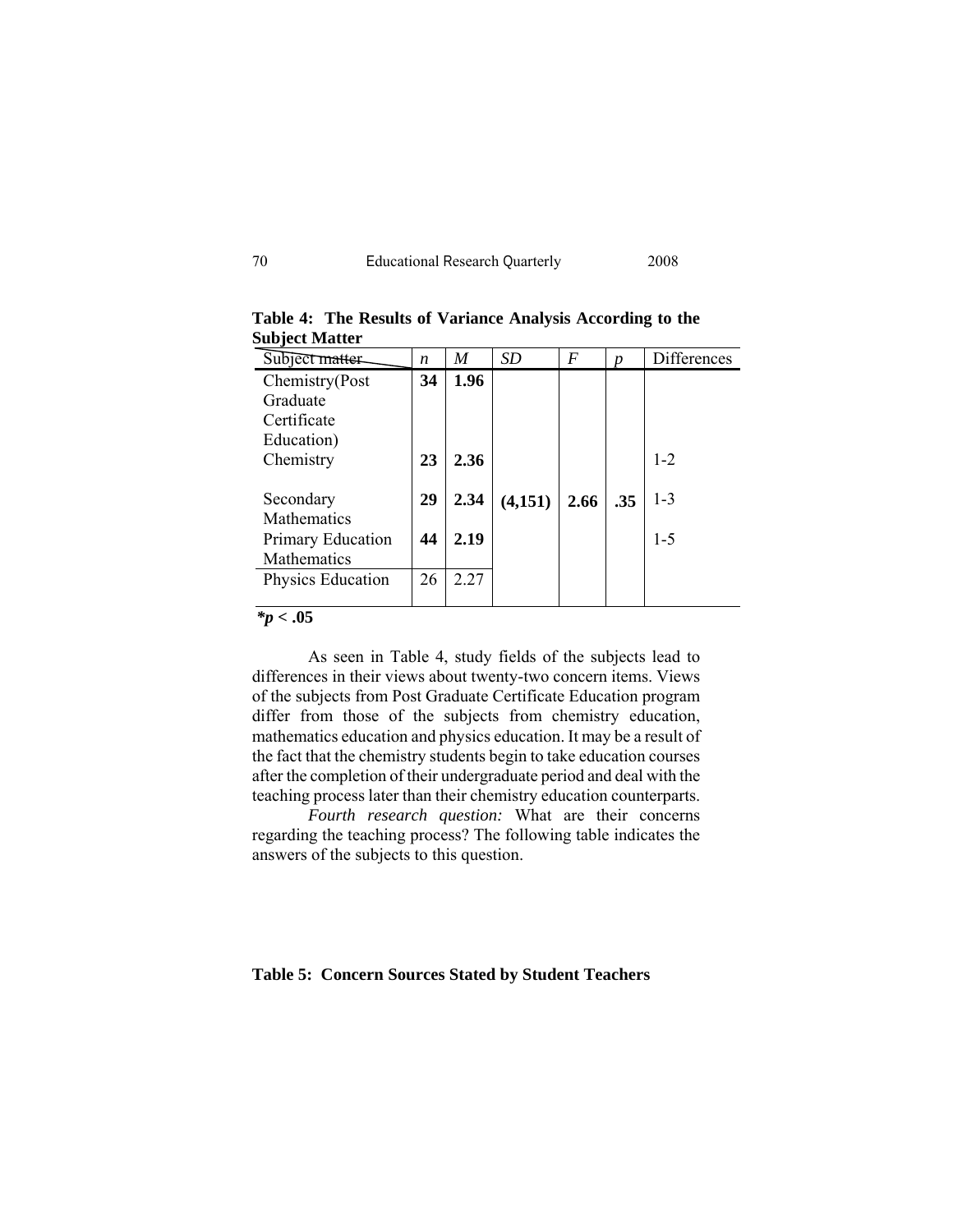| Vol. 31.3 | Educational Research Quarterly |  |
|-----------|--------------------------------|--|
|-----------|--------------------------------|--|

# **Regarding Teaching Process**

|         | Chemistry                                                                                |
|---------|------------------------------------------------------------------------------------------|
| $1_{-}$ | Strategies used for problematic students and class management                            |
| 2.      | Maintenance of students' attention throughout the course and<br>motivating the students  |
| 3.      | Providing courses according to the level of students                                     |
| 4.      | Using limited teaching methods                                                           |
| 5.      | Communication with students                                                              |
| 6.      | Efficient use of time                                                                    |
| 7.      | Providing necessary attention to students                                                |
| 8.      | Making the students comprehend the subjects                                              |
| 9.      | Efficient introduction to the course                                                     |
|         | 10. Misunderstanding                                                                     |
|         | <b>Chemistry (Post Graduate Certificate Education)</b>                                   |
| 1.      | Dealing with problematic students                                                        |
| 2.      | Communication with students                                                              |
| 3.      | Teaching the subject to all students                                                     |
|         | <b>Secondary Mathematics</b>                                                             |
| 1.      | Strategies used for problematic students and classroom<br>management                     |
| 2.      | Maintenance of students' attention throughout the course and<br>motivating the students  |
| 3.      | Strategies used for students with different characteristics (e.g.,<br>talented students) |
| 4.      | <b>Efficient</b> lecturing                                                               |
| 5.      | Efficient communication with students                                                    |
| 6.      | Lack of necessary background in students                                                 |
| 7.      | Efficient use of teaching methods                                                        |
|         |                                                                                          |

- 8. Objective evaluation
- 9. Provision of guidance to the students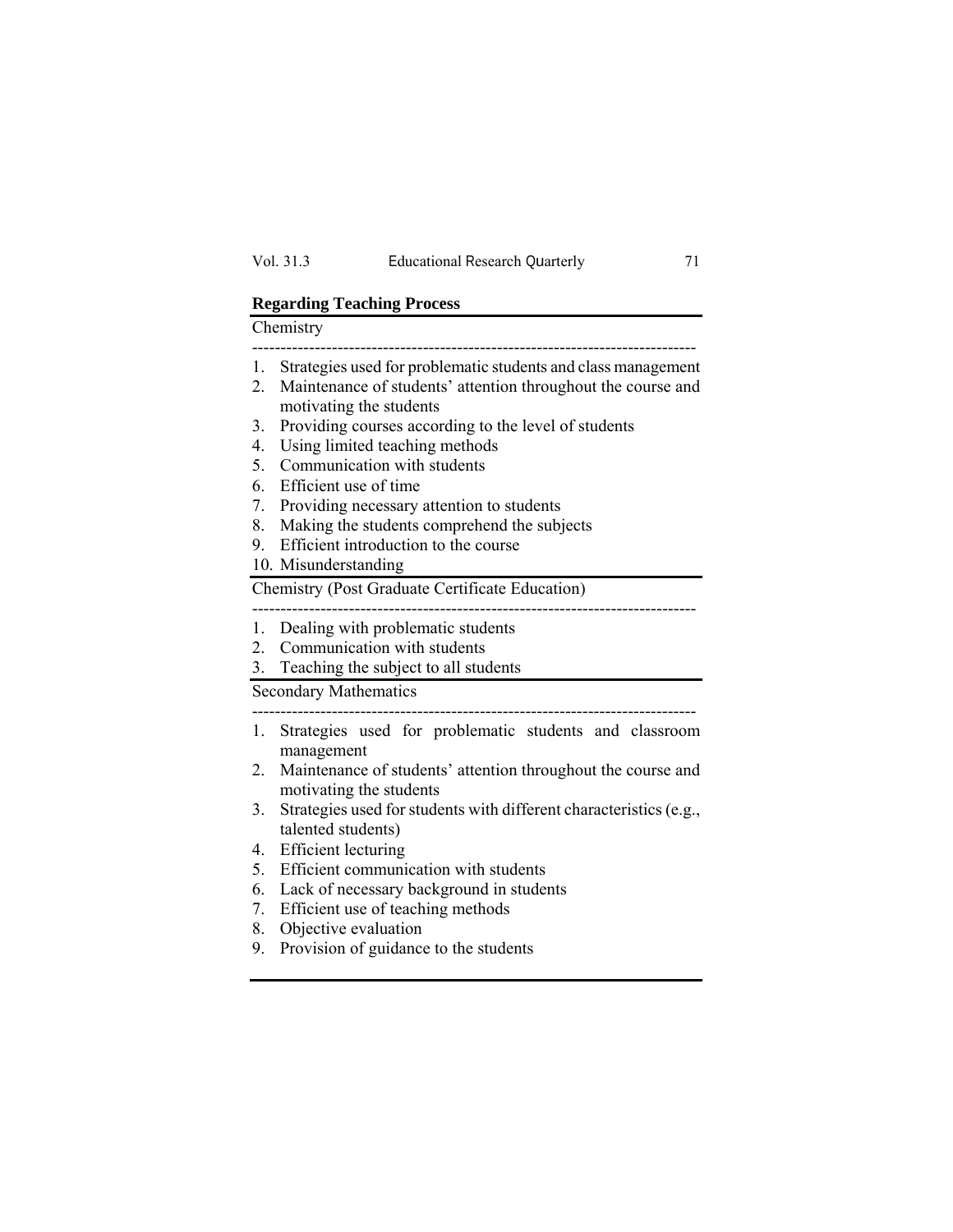| 72 | Educational Research Quarterly | 2008 |
|----|--------------------------------|------|
|----|--------------------------------|------|

Primary Mathematics Education

| 1. Maintenance of students' attention throughout the course and |
|-----------------------------------------------------------------|
| motivating the students                                         |

- 2. Undesired conduct and classroom management
- 3. Lack of necessary background in students
- 4. Strategies used for students with different characteristics (e.g., talented students)
- 5. Cooperation with other teachers
- 6. Making the students understand hard concepts
- 7. Providing courses according to the level of students
- 8. Efficient introduction to the course
- 9. Providing achievement
- 10. Misunderstanding

Physics Education

---------------------------------------------------------------------------------

- 1. Classroom management and strategies used for problematic students
- 2. Maintenance of students' attention throughout the course and motivating the students
- 3. Providing an interesting lecture about subject
- 4. Providing courses according to the level of students
- 5. Communication with students
- 6. Solving the problem immediately
- 7. Strategies used for talented students
- 8. Evaluation
- 9. Crowded classrooms
- 10. Lack of knowledge background

The views of the student teachers about the teaching process are given in Table 5. Table 5 shows that the first area of concern for the student teachers is about classroom management. It is consistent with the findings of the survey questionnaire where classroom management was the most commonly stated point of concern. This finding of the study seems similar to the findings of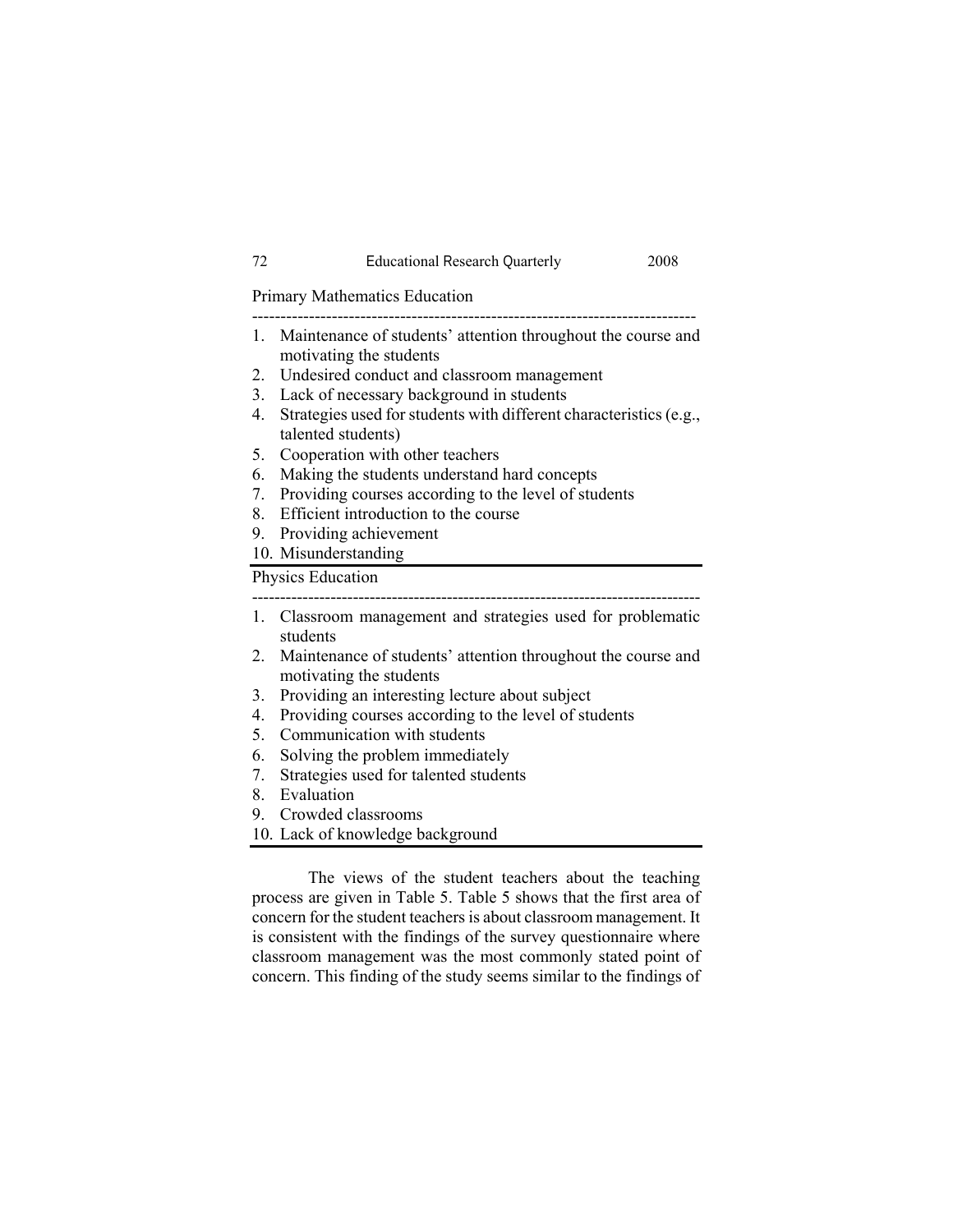the study carried out by Kyriacou and Stephen (1999). In their study, maintaining good discipline in the classroom and dealing successfully with misbehaving pupils was found to be the greatest concern for the student teachers. On the other hand, the first year student teachers appeared to be most concerned about various teaching tasks such as 'selecting and teaching content well', 'motivating pupils to learn' and 'adapting themselves to the needs of different pupils' in the study conducted by Swennen (2004) which are in good accordance with the present study.

On the other hand, when the Table 5 reviewed in detail it is seen that the student teachers participated in the study reported some common concerns such as classroom management, maintenance of students' attention throughout the course, motivating the students, providing courses according to the level of students, using limited teaching methods and communication with students. However the student teachers raised some new concerns such as efficient use of time, efficient lecturing and crowded classrooms.

#### **Conclusion**

There are certain points which should be highlighted based upon this study: The concerns or the fears of the student teachers may change when they face the actual classroom atmosphere. However the present study may be a good indication of the present situation. As Seferoğlu (2004) states that the lack of sufficient professional training may leave teacher candidates helpless and insufficient in the classroom. Therefore training student teachers is of utmost importance. This is important point because as Morton et al., (1997) have stated that both instructional preparation and teaching experience can reduce students' anxieties over time (Murray-Harvey et al., 2000).

In teacher training programs, all the concerns of the student teachers should be appropriately addressed to prepare them for the actual teaching atmosphere. This issue should be investigated further in detail.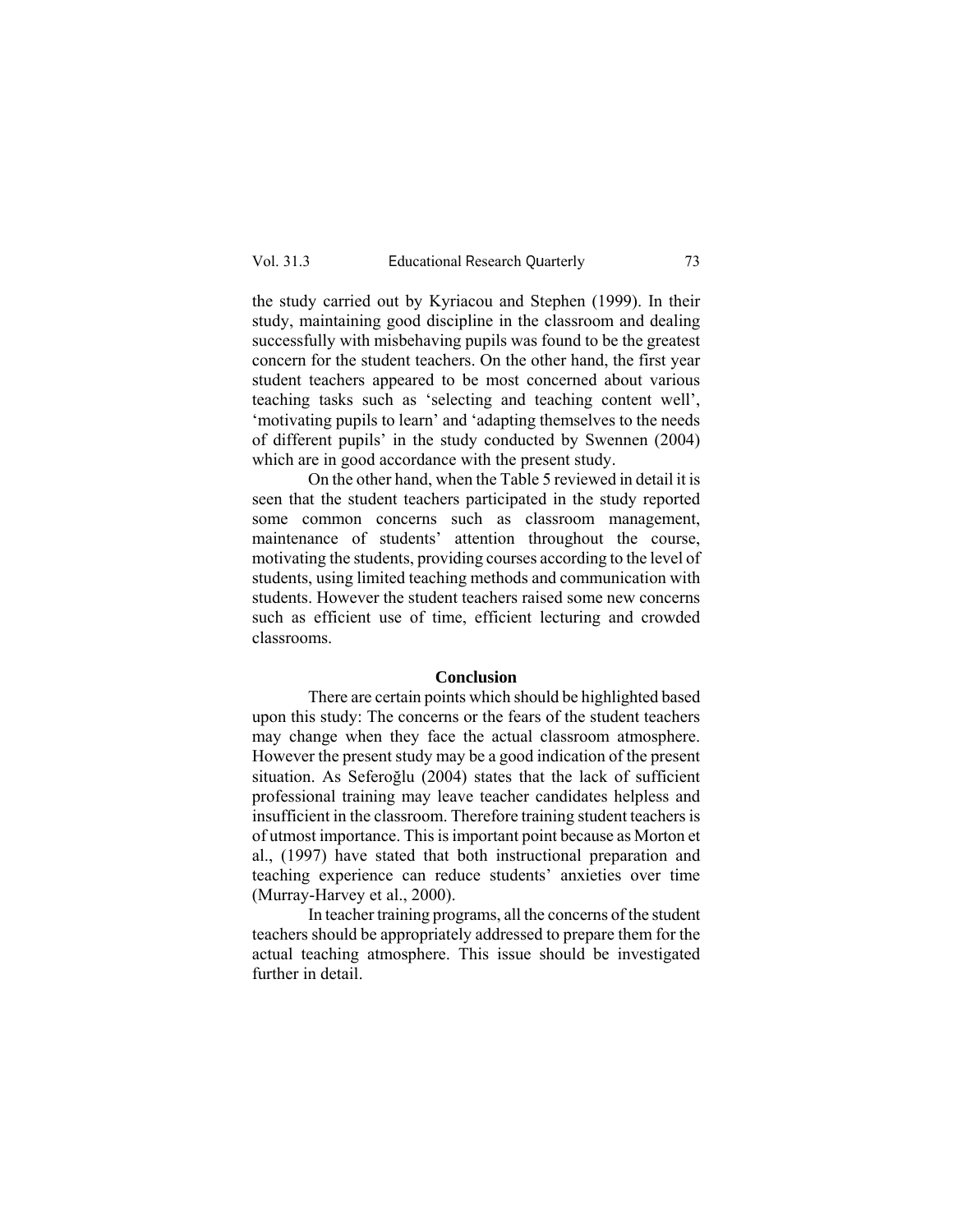#### 74 Educational Research Quarterly 2008

Almost all student teachers commonly pointed out their concern about "classroom management". Therefore, courses about classroom management provided in teacher training programs can be reviewed in terms of their content etc. In this process, student teachers' views should also be considered.

As indicated by some researchers, concern for the student teachers must be taken into consideration. The topic can be further analyzed using larger sample. Future research can be conducted on specific relationships between concerns and causes as Hui (2001) pointed out. In addition, new research can be conducted related to student teachers' concerns for different fields. In the light of the studies conducted by researchers investigating the student teachers' concerns provides crucial points which should be considered by teacher educators and researchers who study this issue. The implications of this study's findings can be considered with an aim to improve the quality of teacher education. It should be considered that the significance of identifying sources of student teacher stress lies in the fact that stress affects teacher behavior (Murray-Harvey et al., 2000).

## **References**

- Alfi, O., Assor, A. & Katz, I. (2004). Learning to allow temporary failure: Potential benefits, supportive practices and teacher concerns. *Journal of Education for Teaching, 30*(1), 27-40.
- Baum, A. C. & Schwarz, P. M. (2004). Working with families, preservice teachers' beliefs about family involvement: implications for teacher education. *Early Childhood Education Journal, 32*(1).
- Caires, S. & Almeida, L. S. (2005). Teaching practice in initial teacher education: its impact on student teachers' professional skills and development. *Journal of Education for Teaching*, *31*(2), 111–120.
- Capel, A. S. (1997). Changes in students' anxieties and concerns after their first and second teaching practices. *Educational Research, 39*(2), 211-228.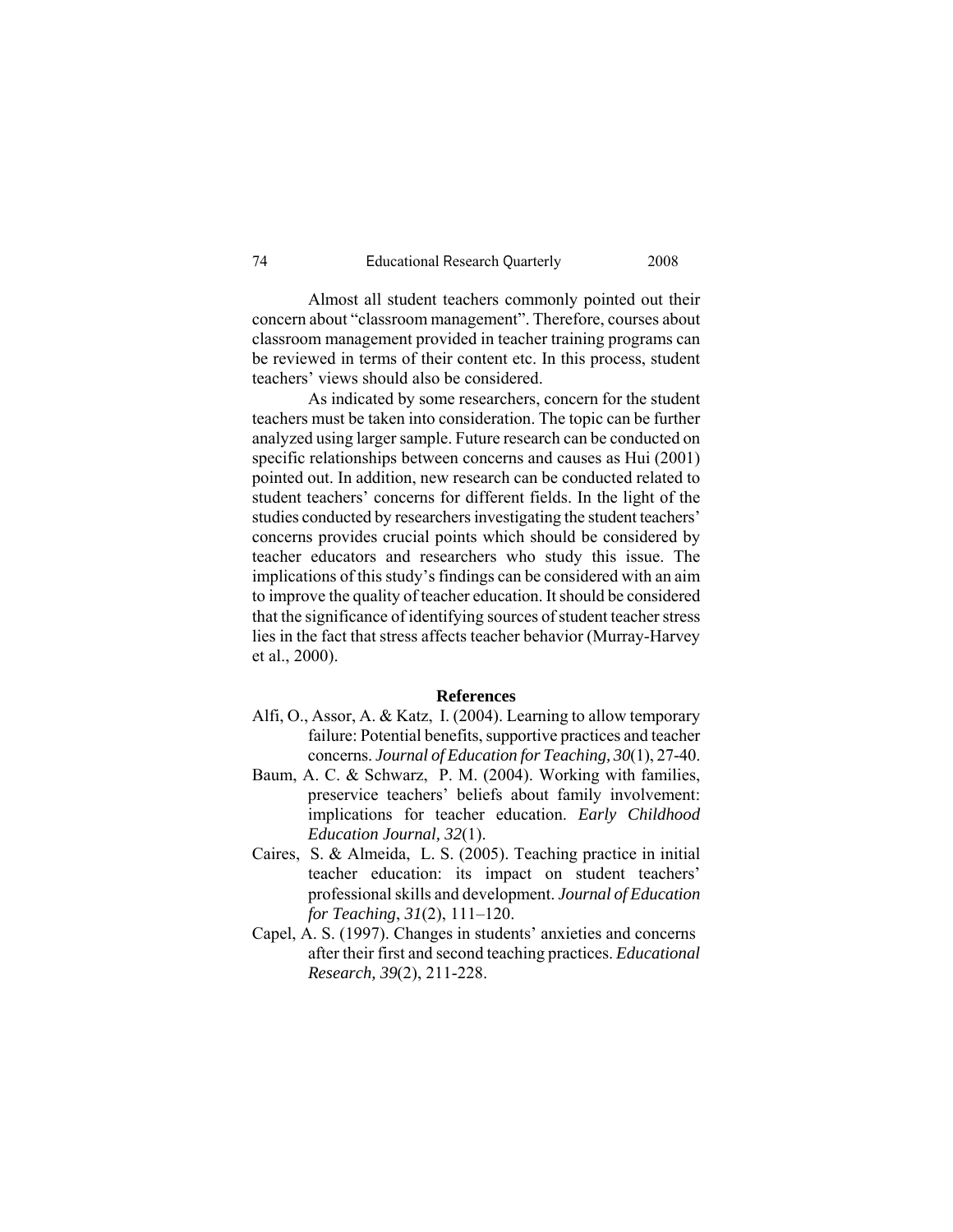- Capel, S. (2001). Secondary students' development as teachers over the course of a PGCE year. *Educational Research, 43*(3), 247–261.
- Cheung, D. & Yip, D. Y. (2004). How science teachers' concerns about school-based assessment of practical work vary with time: the Hong Kong experience. *Research in Science & Technological Education, 22*(2), 153-169.
- Christou, C., Eliophotou-Menon, M. & Philippou, G. (2004). Teachers' concerns regarding the adoption of a new mathematics curriculum: an application of CBAM. *Educational Studies in Mathematics, 57,* 157–176.
- Forlin, C. (1998). Teachers' personal concerns about including children with a disability in regular classrooms. *Journal of Developmental and Physical Disabilities, 10*(1), 87-106.
- Fritz, C. & Miller, G. (2003). Concerns expressed by student teachers in agriculture. *Journal of Agricultural Education. 44*(3), 47-53.
- Hui, E. K. P. (2001). Hong Kong students' and teachers' beliefs on students' concerns and their causal explanation. *Educational Research, 43*(3), 279–284.
- Kyriacou, C. (1995). *Effective teaching skills*. Cheltenham: Stanley Thornes (Publishers) Ltd.
- Kyriacou, C. (1997). *Effective teaching in schools (theory and practice).* 2nd.Edition, Cheltenham: Stanley Thornes (Publishers) Ltd.
- Kyriacou, C. & Stephen, P. (1999). Student teachers' concerns during teaching practice. *Evaluation and Research in Education, 13*(1), 18-31.
- Jongmans, C. T. ; Biemans, H. J. A.; Sleegers, P. J. C. & De Jong, F. P. C. M.(1998). Teachers' professional orientation and their concerns. *Teacher Development, 2*(3), 465-479.
- Liu, Y. & Huang, C. (2005). Concerns of teachers about technology integration in the USA.. *European Journal of Teacher Education, 28*(1), 35–47.
- Mccullough, L. L. & Mintz, L. S. (1992) Concerns of pre-service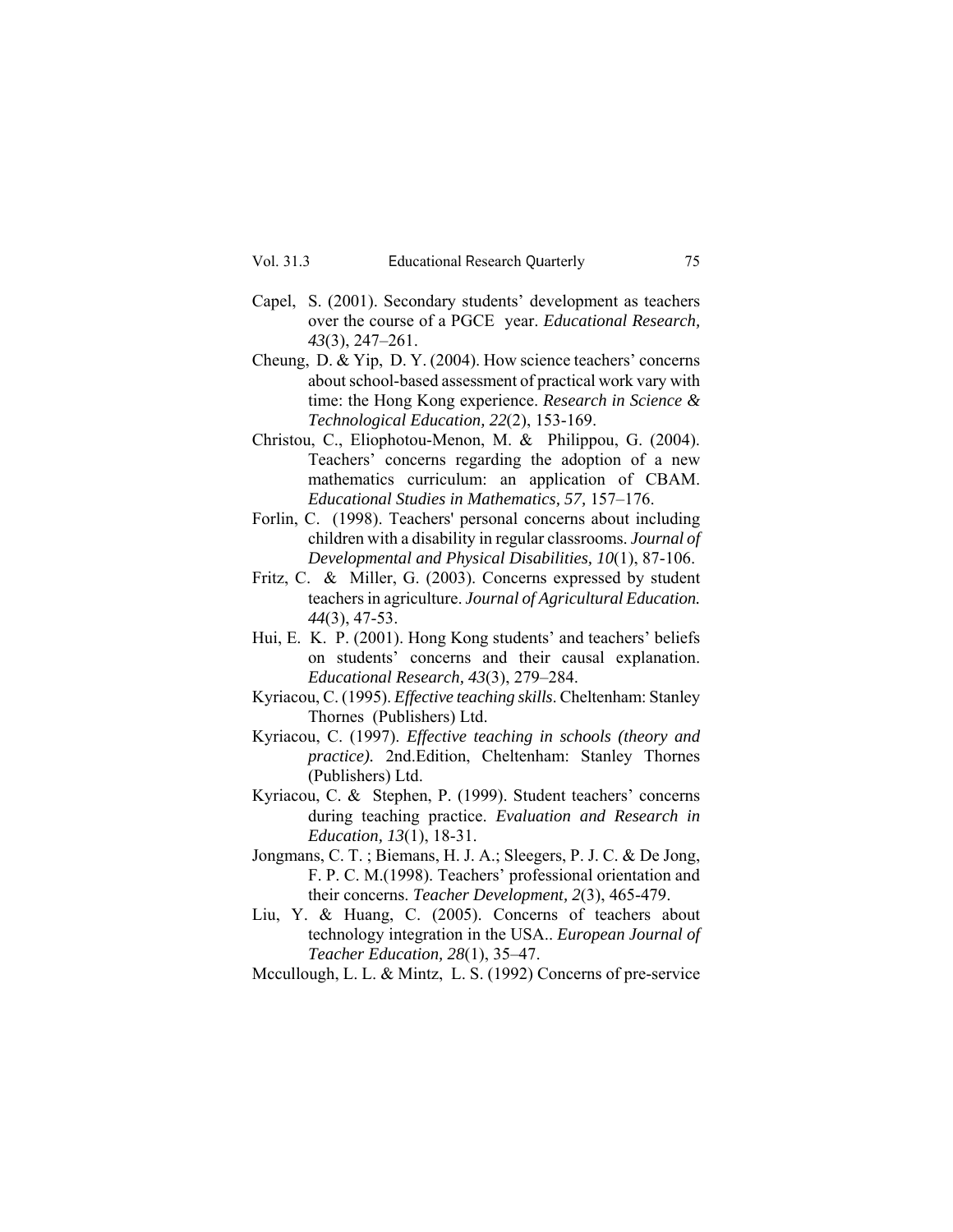#### 76 Educational Research Quarterly 2008

students in the USA about the practice of teaching. *Journal of Education for Teaching, 18*(1), 59-67.

- Meek, G. A. & Behets, D. (1999). Physical education teachers' concerns towards teaching. *Teaching and Teacher Education, 15*, 497-505.
- Miles, M. B. & Huberman, A. M. (1994). *An Expanded Sourcebook-Qualitative Data Analysis.* 2nd Edition, London: Sage Publications.
- Morton, L. L.; Vesco, R.; Williams, N. H. & Awender, M. A. (1997). Student teacher anxieties related to class management, pedagogy, evaluation, and staff relations, *British Journal of Educational Psychology, 67,* 69-89.
- Murray-Harvey, R. ; Slee, P. T. ; Lawson, M. J. Halia Silins; Banfield, G. & Russell, A. (2000) Under stress: the concerns and coping strategies of teacher education students. *European Journal of Teacher Education, 23*(1),19-35.
- Ok, A. (2005). A study of student teacher experiences and expectations of teaching practice. *Mediterranean Journal of Educational Studies, 10*(1), 1-15.
- Rogers, W. A. (1992). *Managing teacher stress*. Great Britain: Pitman Publishing.
- Seferoğlu, G. (2004). A study of alternative English teacher certification practices in Turkey. *Journal of Education for Teaching, 30*(2), 151-159.
- Staton-Spicer, A. Q. & Bassett, R. E. ( 1979). 'Communication concerns of preservice and inservice elementary school teachers.' *Human Communication Research, 5*(2), 138- 146.
- Storch, N. & Tapper, J.( 2000). The focus of teacher and student concerns in discipline-specific writing by university students. *Higher Education Research & Development, 19*(3), 337-355.
- Strauss, A. & Corbin, J. (1990). *Basics of qualitative research: Grounded Theory procedures and techniques.* Newbury